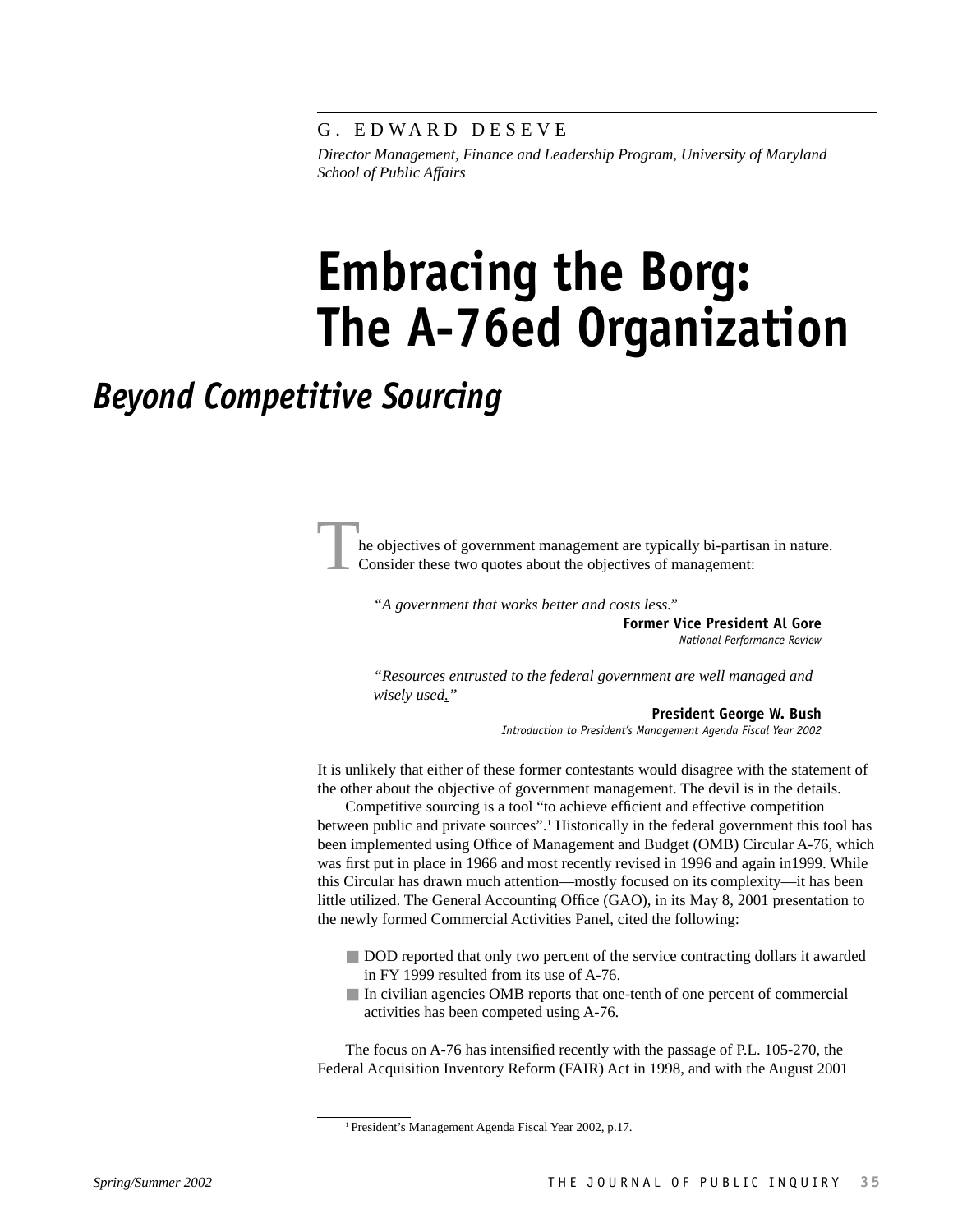promulgation of the Competitive Sourcing initiative as part of the President's Management Agenda. The FAIR Act requires:

"Not later than the end of the third quarter of each fiscal year, the head of each executive agency shall submit to the Director of the Office of Management and Budget a list of activities performed by Federal Government sources for the executive agency that, in the judgment of the head of the executive agency, are not inherently governmental functions."

OMB must review these inventories and publish them. The agency heads are directed by the FAIR Act to determine the feasibility of putting those positions that are not inherently governmental functions out for competition.

The President's Management Agenda goes further by requiring agencies to develop plans for "public private or direct conversion competition of not less than five percent of the full time equivalent employees listed in the Fair Act inventories," and indicates that, "the Administration will adopt procedures to improve and expand competition."2 This statement recognizes that there are numerous ways to use competition to improve performance that go beyond the A-76 process. The key question here is how will this be done and what will its effect be.

#### **Principles for Competition**

No single set of principles has been or probably can be adopted governing all the permutations of competition designed to improve the "efficiency and effectiveness of government". The first question most people ask is, "Does competition really improve efficiency and effectiveness?" From the experience we all are familiar with in private sector markets, we are encouraged to say yes to this question. However, the nature of public goods places limits on this competition. By definition, the need for government to step in and provide a good or service results from the failure of market competition to produce the good in sufficient quantity at a reasonable price.

This means that competition must be for production of specific goods or services on behalf of the government rather than for the direct provision of the good itself. If this is not true and the private sector can provide the good or service, the decision is not one of competition but rather one of divestiture.

The Bush administration recognized this fact by modifying a decision tree I had previously created for the National Performance Review during the prior administration.





This graphic clearly distinguishes the question of should the agency be in a particular business at all from the question of whether the work should be performed inside or outside. Further, it catalogues other activities that will be occurring simultaneously with competitive sourcing that can improve management.

Improving "efficiency and effectiveness" may be advanced by competitive sourcing but, as the Bush administration points out, other activities including reengineering, restructuring and strategic sourcing should be undertaken along with competitive sourcing. The magnitude of these activities, properly carried out, may greatly out-weigh the benefits of competitive sourcing. Still, we need to examine the principles behind competitive sourcing to see how it may contribute to the overall objective.

In my own testimony before a Joint and Senate Hearing on S 314/H.R. 716 "The Freedom from Government Competition Act" (this was the precursor to the Fair Act) I outlined several principles that I believe are still relevant today:

- "First, the Government must be permitted to choose the alternative-—public or private— which is the most cost effective and in the best interest of the taxpayer. In doing so, the process must be fair and equitable to all interested parties**."**

There are many in Congress and in the private sector who believe that there are very few "inherently governmental functions", very few true public goods, and they further believe that it is bad policy for government to do any thing that could be done by the private sector regardless of "efficiency and effectiveness". These views are grounded in fundamental philosophies of government that have been debated again and again in the course of our nation's history. I come down on the side of "efficiency and effec- 2 Ibid. p. 18.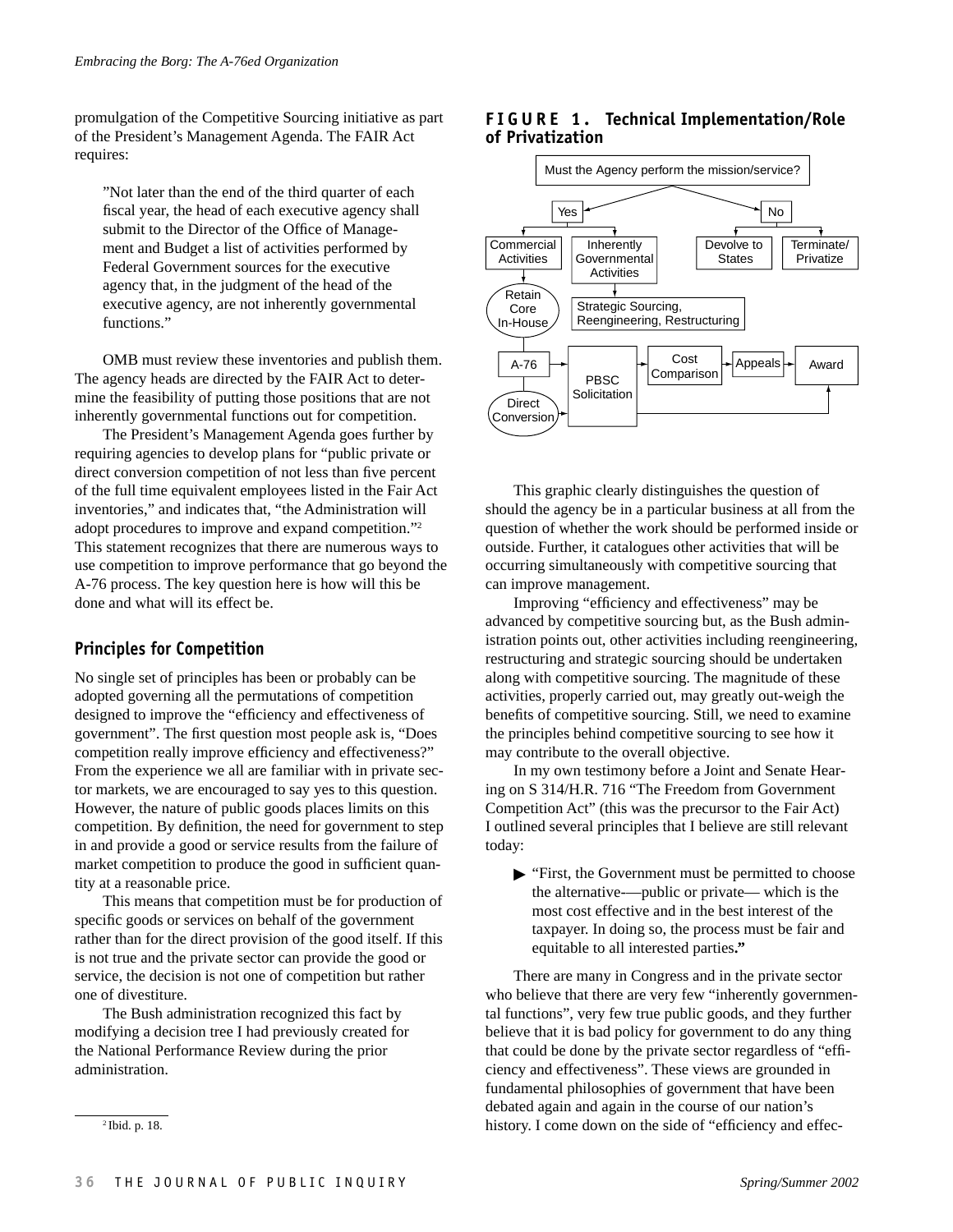tiveness" but I am persuaded that continual vigilance concerning what government should be doing and how well it is being done is essential to a free and democratic society. Also essential is the creation of clear and simple rules for making decisions regarding the methods to be employed in managing government.

- "Second, any legislation should avoid judicial involvement in management decisions whether or not to outsource."

This second principle has less currency today than it did four years ago. However, as active outsourcing is undertaken it is likely that the parties who are negatively affected will seek redress in the courts. The ability of the FAIR Act to avoid inviting judicial review was an excellent compromise and future regulatory or legislative solutions should continue in this direction.

- "Third, the management documentation, employee participation, costing and source selection rules must be well understood so as to be enforceable and impartial."

In retrospect, I would add simple. The time consuming and expensive process of A-76 has lead to its lack of use despite the savings that have been realized regardless of whether the public sector or the private sector won the work.

- "Fourth, source selection processes must permit efficient and effective competitions between public and private offerors for work presently being performed by the Government or by a private contractor."

This is what I call the "both ways" provision. It seems that the current administration's proposal could be broadened to include the re-competition of work previously awarded to the private sector if the benefits of competition are to be fully realized. However, starting with an examination of FAIR Act inventories is the right direction. As time goes by and more work is outsourced, the value of periodic competitions to allow federal employees and others to challenge the incumbent may prove beneficial. It may also be beneficial to see if some portion of the current \$88 billion in direct services contracts should be brought in house.

- "Fifth, when an activity currently being performed in-house is converted to performance by contract . . . the in-house employees must be afforded the opportunity to compete to retain the work."

Given the philosophy that the administration has espoused of wanting the best deal for the taxpayer, this principle is likely to find its way into their guidance. The point of this principle is not just that federal employees compete but that the specific employees currently in the jobs affected are allowed to compete. In the past, preference has been given to incumbent employees recognizing that change can be disruptive and achievement of a marginal reduction in cost may in fact undermine the effectiveness of service provision and cost more in the aggregate. This is a sensible rule and I hope that it will be continued.

- "Finally, we must acknowledge the other reinvention and management improvement initiatives that are ongoing and must not delay or cause unnecessary administrative burdens upon the agencies."

The current President's Management Agenda is broader then just Competitive Sourcing. The elements of human capital, financial performance, connecting resources to results and e-government have enormous potential to promote "efficiency and effectiveness". To allow acrimony surrounding one of the Agenda items to harm the others would be counterproductive.

### **Competitive Sourcing in Context**

The current volume of contract services is extremely large. GAO portrays it as follows:

- Every minute of every business day the government buys an average of \$1.9 million in goods and services.
- In FY 2000, federal agencies spent \$88 billion on services, more than all other acquisition categories.<sup>3</sup>

During the prior administration, the workforce was reduced by a total of more than 350,000 full-time employees (FTEs). It is not known how many of these FTEs were replaced with contract workers although GAO has noted that the total volume of civilian and defense contracting dollars also declined during this period. This is consistent with the findings reported by Paul Light: "Overall, total federal employment fell 10% from 1984 to 1996, from 2.1 million to 1.9 million, while contract-purchased jobs dropped 17 percent, from 6.8 million to 5.6 million."4 At an average cost per FTE of \$40,000, a reduction of 350,000 FTE would produce annual savings of \$14,000,000,000.

In this context, the commercial FTE in the FY 2000 FAIR Act inventories totaled 850,000. A five-percent goal for competition would be 42,500 and this would increase accordingly over the next several years. Historically, OMB has estimated that each FTE studied typically yields \$10,000 of savings. Clearly this is an important saving but only one of many that needs to be realized to meet the President's goal of wise and efficient use.

<sup>&</sup>lt;sup>3</sup> GAO Presentation at the May 2002 meeting of Competitive Sourcing Panel.

<sup>4 &</sup>quot;The True Size of Government, by Paul Light, p. 25.